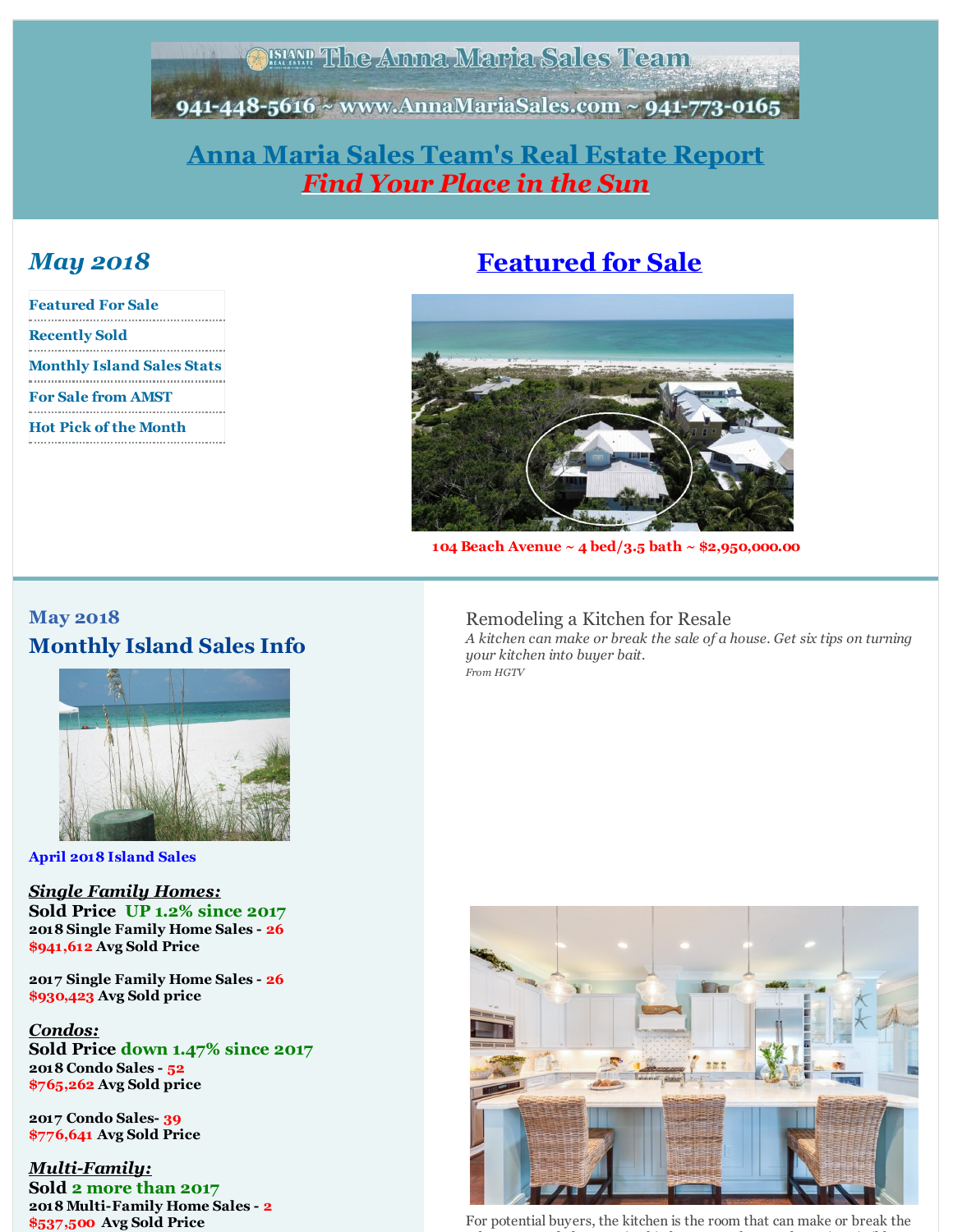**2017 Multi-Family Home Sales - 0**

*Land:* **Sold Price UP 16% since 2017 2018 Vacant Land Sales - 1 \$750,000 Avg Sold price**

**2017 Vacant Land Sales - 5 \$646,300 Avg Sold price**

#### **Anna Maria Sales Team's FOR SALE!**



**5400 Gulf [Drive](http://r20.rs6.net/tn.jsp?f=001XOy_zi6ChOSXS0XPuX0hNvliSIXYgGBkER72BmquneiBIg74lWkYI8QjWu7c11U4OQxOYoWnI2KVx0bkWYPdKrbmdAqzHSEDWxJFyayfSR9UJui2gbZ5c2QEbbQCIhAKuM0QsIYTr5ejaXAQGShpHodhulEnB1cryR6cPZFot57tqfrNWRW297tGgUPEVAsvSeTp9vPOsh6NI-50iNWVEMzdvgdJijl-nSiF2FM0qvTBEtA3pL7KRA==&c=&ch=) #2**

#### **1 bed/1 bath Great location! \$359,000**

Enjoy island life in a gorgeous setting at this wonderful gulf front complex! This beautifully updated and meticulously maintained 1 bed/1 bath ground floor end unit condo has everything you'll ever need. Featuring an open floor plan with a modern kitchen and breakfast bar, beautiful terrazzo floors, as well as a washer and dryer. There is also a storage closet that is perfect for storing your grill and beach toys**[...read](http://r20.rs6.net/tn.jsp?f=001XOy_zi6ChOSXS0XPuX0hNvliSIXYgGBkER72BmquneiBIg74lWkYI8QjWu7c11U4OQxOYoWnI2KVx0bkWYPdKrbmdAqzHSEDWxJFyayfSR9UJui2gbZ5c2QEbbQCIhAKuM0QsIYTr5ejaXAQGShpHodhulEnB1cryR6cPZFot57tqfrNWRW297tGgUPEVAsvSeTp9vPOsh6NI-50iNWVEMzdvgdJijl-nSiF2FM0qvTBEtA3pL7KRA==&c=&ch=) more here.**

sale. An upgraded, attractive kitchen can make your home irresistible. Ideally, your kitchen renovation should earn a 70 percent return on investment when you sell your home. But this depends on the features you choose, how much you spend remodeling and whether your priority is to create a dream kitchen for yourself or a kitchen that will appeal to potential buyers.

Remodeling for resale means choosing materials that appeal to the masses. This means opting for stainless steel appliances that are high quality rather than professional-grade models. Spend on functional features like pantry drawers, soft close cabinet drawers and doors, wasterecycling cabinetry. But don't over-personalize the space. You may appreciate the art-deco drawer pulls that cost \$50 a pop, but will buyers care? Probably not.

The biggest mistake homeowners make is spending more on the remodeling project than their home value can support. Don't expect to get optimum return on a \$65,000 kitchen if the home is valued at \$300,000. Generally speaking, you can spend between 6 and 10 percent of the total home value and get fair returns. You also can be too thrifty and overlook items that buyers look for in your price range (...)

#### *6 Tips To Make Your Kitchen Appeal to Buyers*

Consider these tips when remodeling your kitchen for resale:

**1. Talk to real estate professionals.** Ask a local real estate agent about kitchen must-haves in your neighborhood. Find out what attracts buyers, and what repels them. "Research what is being marketed by the real estate professionals in your area and buy those," Bauer-Kravette advises. "Sometimes, it is simply a finish color that is important (stainless steel is still popular); sometimes it is a brand name."

#### **2. Keep the style and color scheme simple.** Think neutral for

counter tops, cabinets, floors, backsplashes and appliances. By neutral, we don't mean white. Go natural and subdued. Choose surfaces and fixtures that blend with many styles. "Select counter tops and cabinets that are not busy or loud," advises Jorge Castillo of Jorge Castillo Design in Shaker Heights, Ohio, and Miami, Fla. "Simplicity is the key."

**3. Avoid extremes.** The exotic wood cabinetry, the \$10,000 range, the separate refrigerator and freezer units - is it necessary or luxury? You decide. Don't cheap out, but avoid the highest end items and features. **[CLICK](http://r20.rs6.net/tn.jsp?f=001XOy_zi6ChOSXS0XPuX0hNvliSIXYgGBkER72BmquneiBIg74lWkYI-4wI_EnLhTReeyWES8gFGvF0mXK-BzRb8sWbVGFdcyXl39xU2Qhp9Cye0reCxatqOLrXrezOUG41_M9NwMa_L_kLKlz-0SucaSwIXM-DgrxHz2l02CJDFXzlA4RwRJssWYZd5Twoo89PElzH9ypEma3dtQiv5xzT6sTS3FWW9Su&c=&ch=) HERE** to continue to full article...

To purchase your place in the sun, contact the Anna Maria Sales Team today ! The Anna Maria Sales Team Kathleen White & Erin Joy Heckler & Jason Hrnak [www.AnnaMariaSales.com](http://r20.rs6.net/tn.jsp?f=001XOy_zi6ChOSXS0XPuX0hNvliSIXYgGBkER72BmquneiBIg74lWkYIwoSzZ-1ERImB46QHw-czN1HoX-l4YDzFPMM1H2OcYq0dlh1rxgCtNyoafwwYZisoCSPO9sq4kFEO4gPMNH-XaL9e0anR4j8veQZTDu7P14PZ6A5_FBzjozUL6pLvdvgEQ==&c=&ch=)

Whether buying or selling, the Anna Maria Sales Team is here for all your real estate needs.



**813 South Bay Blvd, Anna Maria**

**3 bed/3 bath On a huge lot with 4 car garage! \$879,000**

This 3 bed/3 bath beach haven on a huge 13,000 sq. ft. lot in

Kathleen White 941-773-0165 KWhite35@tampabay.rr.com

Erin Joy Heckler 941-448-5616 Erin@IslandReal.com

Jason Hrnak 941-773-6572 JHrnak@gmail.com

# **[FEATURED](http://r20.rs6.net/tn.jsp?f=001XOy_zi6ChOSXS0XPuX0hNvliSIXYgGBkER72BmquneiBIg74lWkYI-rOJetVqcbT1qPkbRzQE86SYW5O0u05tjhWU_U_SSWW_gsX8zaRVPnY6X3IolRaOJGbCeKHDikT4Vrj6s-xcW9lNlFmYW4-hQZkgbBLEdThWM6F26q5q847-uxJScHiPhP1gG4nDQqiFYGTT_Zk4Z5FIWOxik-Ja4w9NC-y7pA5vh0-OodIFsw=&c=&ch=) FOR SALE!**

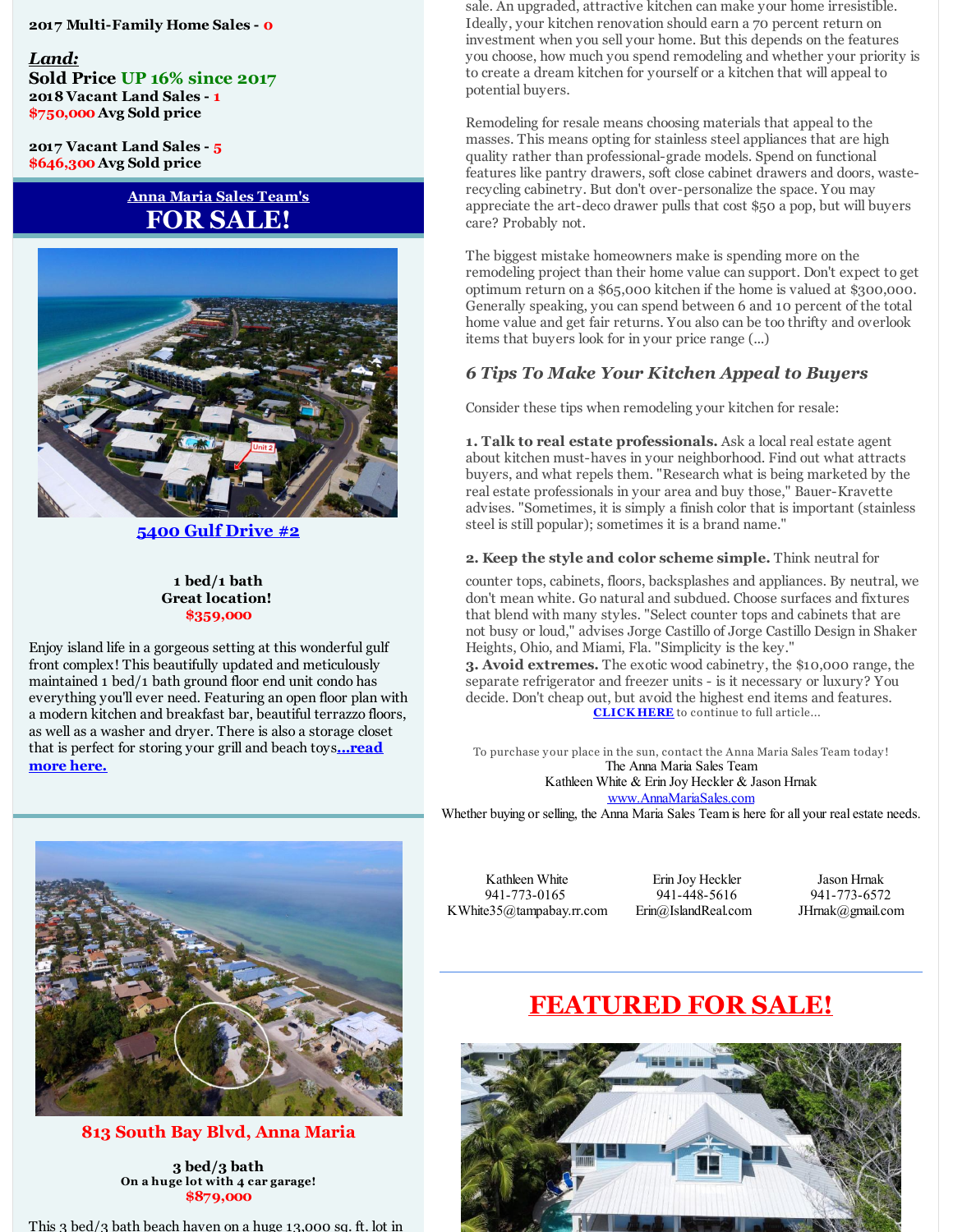This 3 bath below the bath beach in a huge 13,000 sq. ft. lot in a huge 13,000 sq. ft. lot in a huge 13,000 sq. ft. lot in a huge 13,000 sq. ft. lot in a huge 13,000 sq. ft. ft. in a huge 13,000 sq. ft. ft. in a huge 13,00 the city of Anna Maria offers peeks of the bay from its elevated living space and large, welcoming front porch! Enter into this bright, open space and enjoy the high ceilings in the great room. The split bedroom plan gives guests access to their large bedrooms and bath, while affording privacy to the master on the other side. The master's sliders lead to the open front porch. With lots of windows the natural light pours in to the suite, as well as the large bath. The beach inspired décor highlights your Anna Maria Island perfect location **[...read](http://r20.rs6.net/tn.jsp?f=001XOy_zi6ChOSXS0XPuX0hNvliSIXYgGBkER72BmquneiBIg74lWkYI-4wI_EnLhTR_ow3L2MPXk0TwDvL000I2IMZinZFP7cL55BS-_4jStQ6joXuEnh8JkDQRhzCCtSz5R5XfUdyfWM1HgHjOUN-xxx5H2qL3npLusaKDQbSOWrlO3NHpElVdeeDK7uQv86ySHUB5wqHVycGGurR-MmbEBw9psMUbh5LqN3u3PpkhC2KARNca4wtfmxXq6YVzlDZ&c=&ch=) more here...**



#### **Custom Whitehead home 104 Beach [Avenue,](http://r20.rs6.net/tn.jsp?f=001XOy_zi6ChOSXS0XPuX0hNvliSIXYgGBkER72BmquneiBIg74lWkYI-4wI_EnLhTRvxtL6Z1yPw-T4eDjsOFVTs85YmD23fCGnAR05TpGRrYqfUUGbGAX8e1CA0IiedZZo8oENvyvbFiIUyQBoG8cC1hdMAhraOiH4d1Z1CiyedToTYCNX0doHgCdAuKiU-71RCC4oEzDN6tdy8A34sRzQDPQMKOWC5FTe-lKD_zb9p7czX03qVRR4Q==&c=&ch=) Anna Maria**

**4 bed/3.5 bath** Custom Luxury Home **\$2,950,000.00**

Welcome to Blue Destiny...this gorgeous custom home is nestled in the exclusive community of Banyan Tree Estates on beautiful Anna Maria Island.

Built by the renowned Brent Whitehead, offering 4 bedrooms plus office and 3 and a half baths, every space of this home offers relaxation. We invite you to journey through with the 3D Matterport tour link and notice all the unique touches that were cleverly thought of to create an oasis. Enter your perfectly appointed retreat to enjoy the grandeur of the volume ceilings & the warmth of the stranded bamboo flooring. Entertain with ease from your bright and beautiful kitchen, where you'll love creating under the pressed tin ceiling. Welcome all without worry using your supply pantry where the bubbly can be kept in your wine cooler or second refrigerator. Dine al fresco or toast the Gulf breezes**[...read](http://r20.rs6.net/tn.jsp?f=001XOy_zi6ChOSXS0XPuX0hNvliSIXYgGBkER72BmquneiBIg74lWkYI-4wI_EnLhTRvxtL6Z1yPw-T4eDjsOFVTs85YmD23fCGnAR05TpGRrYqfUUGbGAX8e1CA0IiedZZo8oENvyvbFiIUyQBoG8cC1hdMAhraOiH4d1Z1CiyedToTYCNX0doHgCdAuKiU-71RCC4oEzDN6tdy8A34sRzQDPQMKOWC5FTe-lKD_zb9p7czX03qVRR4Q==&c=&ch=) more here...**

#### *TAKE THE 3D TOUR BY [CLICKING](http://r20.rs6.net/tn.jsp?f=001XOy_zi6ChOSXS0XPuX0hNvliSIXYgGBkER72BmquneiBIg74lWkYI8QjWu7c11U4H1sMCUoQqjheZNTn3ABWflPv7EaOdZYy-ubti0U57iXEJLaitmei7-u6UkvbNz5kvo_ft9M3eG55_aazvfmy5AZO5MMXh-8GcUQXFx62DNJGJM8EBufpazGvcnsDTib42fKZ8VylTId_k09sNOAl-UaO9Qbzn29s&c=&ch=) HERE!!*

## **Anna Maria Sales Team's SOLD:**

*783 Jacaranda \$903,500 Short stroll to Bean Point!*

*WE SOLD 1801 Gulf drive #272 \$348,000 Best of the beach and the bay!*



**Thinking about selling?** The market has appreciated! *If you bought just a few years ago*, your home may be worth more. We can provide information on *how much your home is worth*. Call or email us, and we can discuss recent sales and pricing possibilities with you.

# **Anna Maria Sales Team**

### *Find Your Place in the Sun*







*WE SOLD*



**3/2 ~ \$689,000**

Anna Maria Sales Team's Anna Maria Sales Itam

## Expert picks for great buys in today's market! **Contact Kathleen & Erin & Jason for more info today!**

*Top Island Buys!* **1. Canal front home on Key Royale!**  $2/2.5 \sim $649,000$ 

**2. Turnkey townhouse across the beach! 3/2.5 ~ \$600,000**

**3. Adorable beach cottage on the North End!**